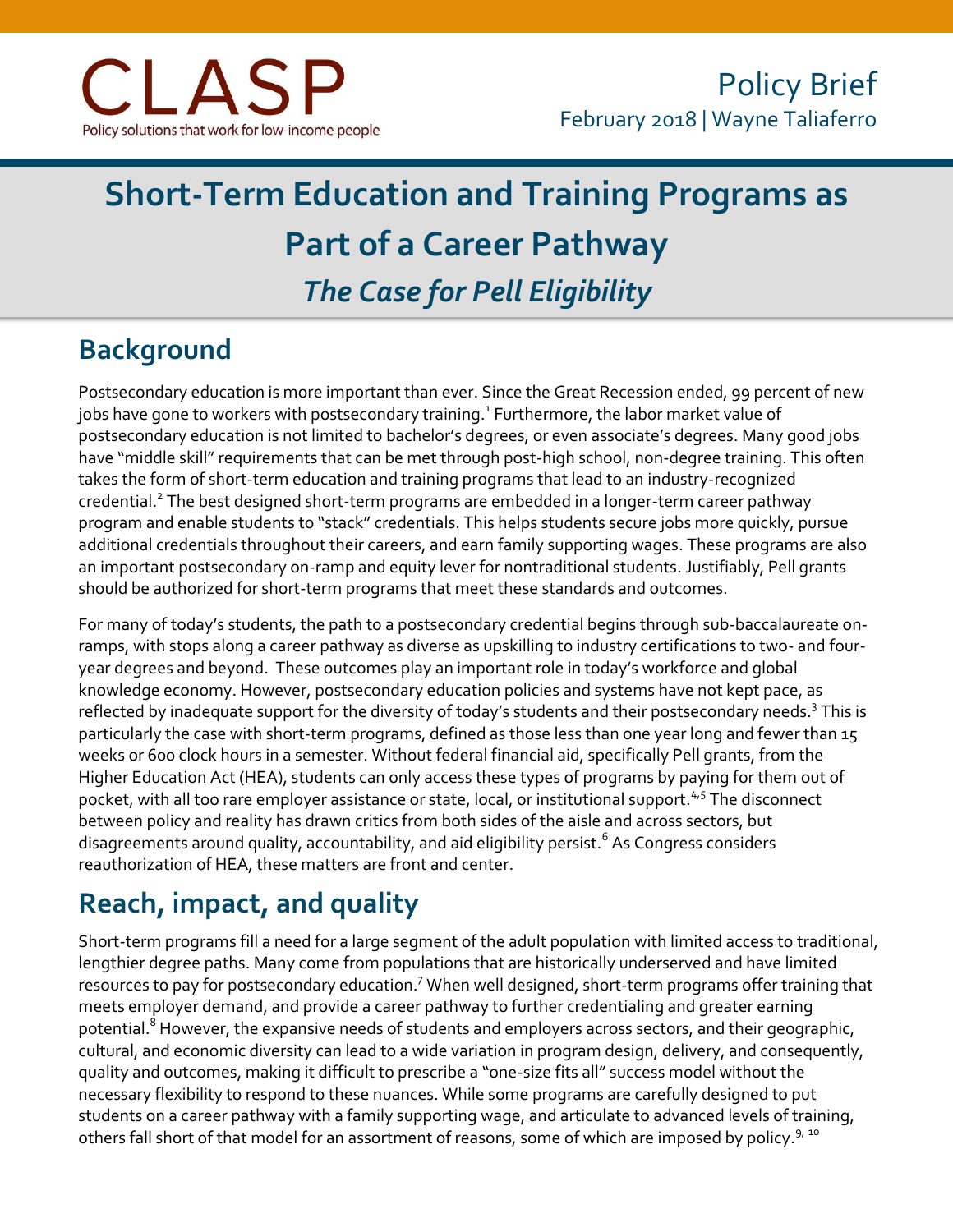The quality standard for short-term training programs is to ensure that they are integrated into a comprehensive, well-designed career pathway that includes supports and multiple on- and off-ramps for students to join the workforce and subsequently return to additional training to advance their career. $^{\rm 11}$ When well designed, these programs are effective in terms of employment outcomes and earnings,<sup>12</sup> further demonstrating the worthwhile argument for making these programs eligible for Pell grants.

Current rules make it difficult to get financial aid for short-term programs. However, some institutions (such as those in the Oregon Community College System and Wisconsin Technical College System) have overcome eligibility barriers by embedding short-term programs in longer-term training programs.<sup>13</sup> This allows students to earn short-term credentials and "stack" them toward further credentialing.

Research in Wisconsin shows that students enrolled in embedded short-term programs are more likely to persist towards an associate's degree.<sup>14</sup> However, the complexity of aligning industry and curriculum standards, maneuvering state and institutional governance structures, and bridging silos within and across institutions and employers can make this process daunting.<sup>15</sup> The onerous process limits the model's scalability, but its successful outcomes make a compelling case for removing federal aid restrictions.

Unfortunately, the lack of federal aid eligibility and systematized regulation can make assuring quality standards across programs a challenge. Since the interests of and incentives for students, employers, and institutions can differ, opportunities for programs to become exploitive, whether unintentionally or not, present a real dilemma. For employers, meeting workforce demands can supersede interests in credit or noncredit portability. For institutions, it's challenging to build and get approval for programs with industry, institutional, and accreditor input. That's why many choose to provide noncredit opportunities, which have less procedural bureaucracy.<sup>16</sup>

Without the pathway model standard, articulation is forgotten and financial aid loses its return. More importantly, the most vulnerable students are at the greatest risk of enrolling in short-term programs with poor outcomes.<sup>17</sup> The implications by race and gender are also disparate, with men gaining a much higher earnings premium than women, and African Americans having the lowest earnings gain from short-term certificates.<sup>18</sup>

Program quality and accountability are key points of contention in the debate on short-term program and aid eligibility.<sup>19</sup> For low-income and working-class communities, the need is urgent.<sup>20</sup> At the same time, people are questioning whether longer-term postsecondary programs are worth the increasing cost of attendance.<sup>21</sup> With legislative and regulatory decisions on the horizon, the reach and quality of short-term programs are being fiercely debated. We need to critically examine financial aid rules restricting access to short-term programs that meet students' needs and lead to good jobs.

### **Translation to policy**

### **A disconnect between policy goals and implementation**

In 2014, overwhelming bipartisan majorities approved the Workforce Innovation and Opportunity Act (WIOA). The law requires state and local programs to use federal WIOA funding to better support individuals with the greatest barriers to employment. That means promoting postsecondary and career pathways, aligning systems to enhance service delivery, improving accountability and attention to outcomes, and tying workforce services to identified occupational demand from specific industry sectors.<sup>22</sup> However, these positive provisions are only as strong as the workforce system's ability to leverage resources from other federal, state, and local programs.<sup>23,24</sup> The emphasis on career pathways, in which model short-term programs are embedded, needs to better align with federal financial aid policy. The resulting disconnect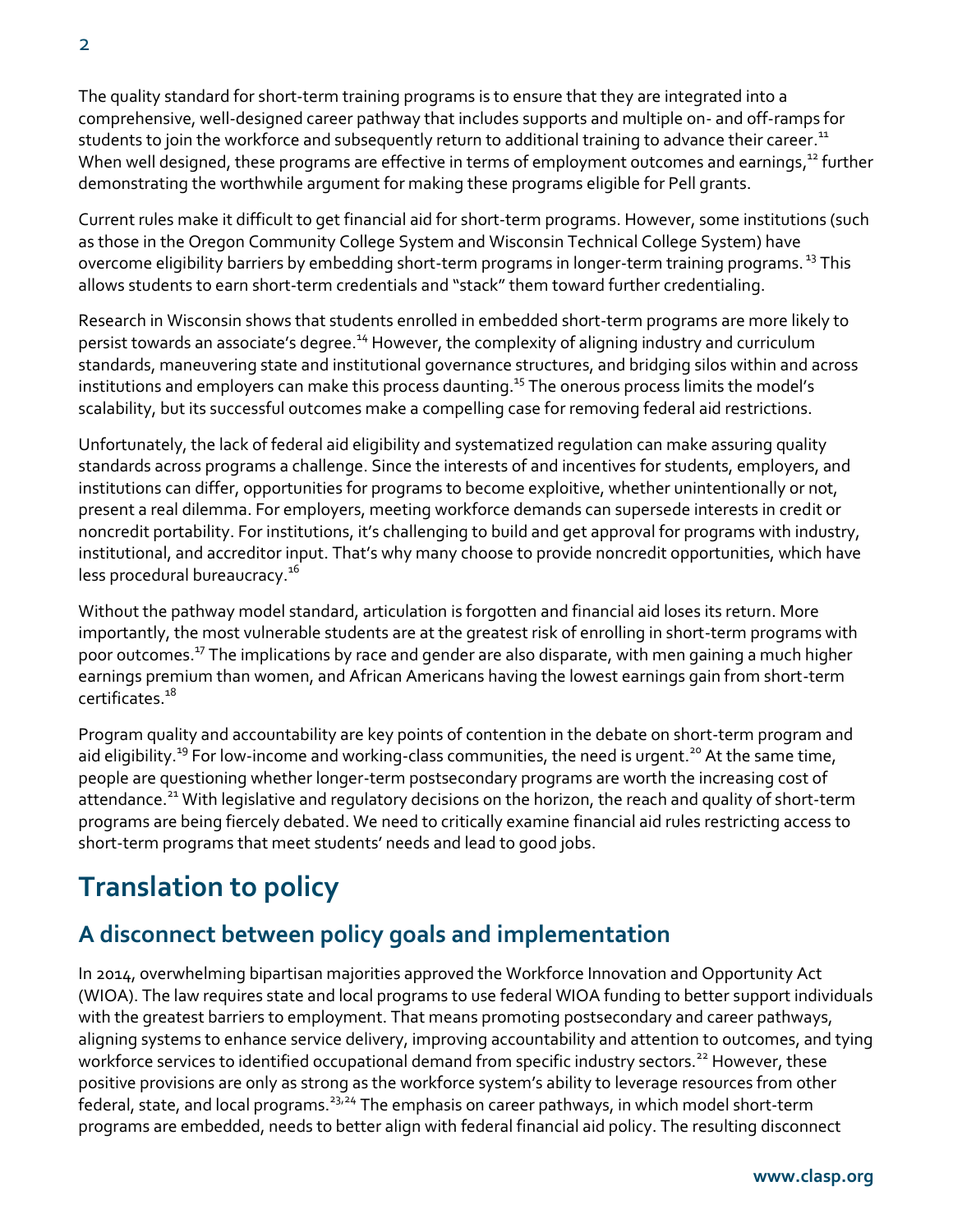means that there are few levers for accessing Pell grants for short-term training opportunities, which are essential for economic mobility for low-income workers.

This alignment can build on the identical definition of career pathways in the federal WIOA and HEA laws.<sup>25,26</sup> This common definition supports a shared objective of postsecondary attainment of industryrecognized credentials that enables economic success, particularly for those with the greatest barriers to employment. At their best, career pathway programs target occupations in growing fields with familysupporting employment, collaborating with employers to develop skilled workers. They often include first steps that don't meet duration requirements for federal financial aid. This leaves two options for student and institutions 1) pay for initial training without title IV funds; or 2) enroll the student in more credits than are necessary to complete the training, enabling them to access federal student aid funds. The first option threatens access to a program with proven employment outcomes. The second is a waste of both students' time and taxpayers' resources, and further, needlessly decreases the student's remaining lifetime eligibility for Pell Grants<sup>27</sup>

Short-term programs have been shown to be successful. Additionally, federal innovation grants to institutions have demonstrated success where federal aid has fallen short. Community-Based Job Training grants, Health Profession Opportunity Grants, and Trade Adjustment Assistance Community College and Career Training grants have strengthened higher education institutions' ability to prepare workers for highwage, high demand occupations. They have also documented the efficacy of support services for lowincome, less educationally prepared participants.<sup>28</sup> Regardless, congressional approval is needed to remove title IV barriers for short-term programs and align aid eligibility with guardrails based on best practices in career pathway models.

#### **Reform proposals and costs**

Since the last reauthorization of the HEA in 2008, several policymakers have suggested making short-term programs eligible for Pell grants. The bipartisan Jumpstart Our Businesses by Supporting Students (JOBS) Act, introduced by Senators Tim Kaine (D-VA) and Rob Portman (R-OH), proposes expanding Pell Grant eligibility to students in high-quality, short-term job training programs that: are at least eight weeks long and 150 clock hours; lead to industry-recognized credentials that match local and regional employer demand; and are part of an eligible career pathway.<sup>29</sup> The bill would eliminate on-ramp barriers that exist under current law.<sup>30</sup> The Pell Grant Preservation and Expansion Act—comprehensive Pell reform legislation introduced in 2017—also includes many of the JOBS Act provisions. $3<sup>1</sup>$ 

The JOBS Act would fill training gaps while ensuring quality guardrails. Conversely, House Republicans' 2017 HEA reauthorization bill—the Promoting Real Opportunity, Success, and Prosperity through Education Reform (PROSPER) Act—would allow aid eligibility for short-term programs while eliminating safeguards. Moreover, the bill does not require these programs to be connected with career pathways, meet completion or job placement standards, or provide student supports.<sup>32</sup> This provision raises serious concerns about accountability. The PROSPER Act could open up aid eligibility to programs and institutions with a history of predatory recruitment of low-income students, poor success rates, and selling credentials at a high cost with little or no earning power. The result is a payday for bad actors and backbreaking, undischargeable debt for the most vulnerable students.

This same theme is echoed in both the 2019 Presidential Budget and Infrastructure Plan to an extent, as the proposal to extend Pell eligibility to "high-quality, short-term programs" does not reference any standards for quality.<sup>33,34</sup> While making high quality, short-term programs eligible for Pell grants, it is essential that they meet quality standards that set students up for postsecondary and economic success, rather than exploiting their vulnerability.

#### **www.clasp.org**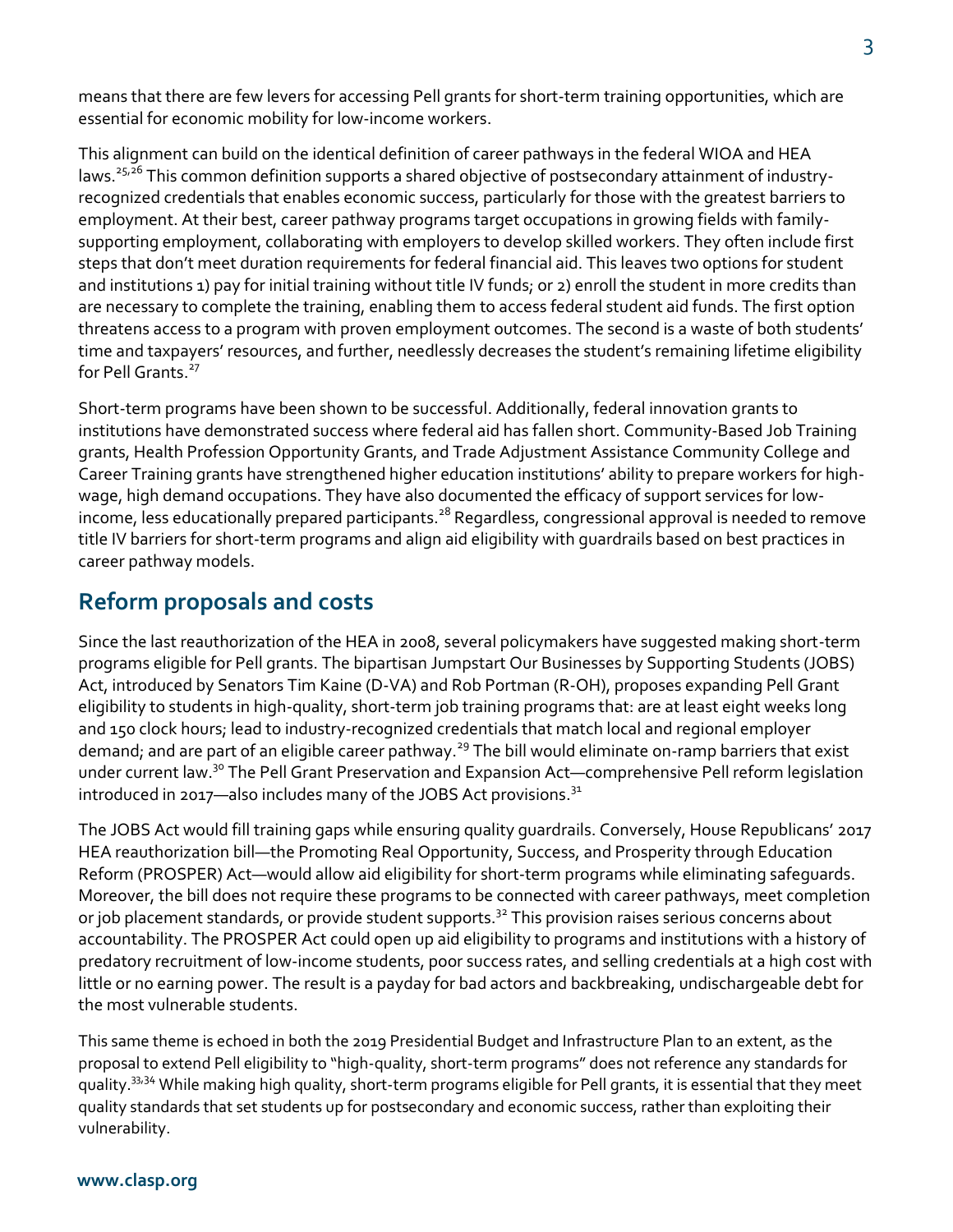Pell grants should only be authorized for short-term programs if we hold programs accountable for their students' success. Congress should require that short-term programs:

- Be at least 150 clock hours of instruction over at least 8 weeks;
- $\bullet$  Be a part of a career pathway;<sup>35</sup>
- Lead to industry recognized and stackable credentials embedded in longer awards;
- Be developed in collaboration between institutions and employers and have demonstrable value in the labor market, as reflected by hiring requirements of multiple employers in the field for students with licenses, certifications, or credentials;
- Lead to gainful employment; and
- Be offered by Title IV eligible institutions.

Because other federal and state resources are scarce, Pell grants would provide the largest resource available to fund these programs.<sup>36</sup> Just 4 percent of Pell dollars go to students in short-term programs, yet sub-baccalaureate credentials comprise 25 percent of all postsecondary awards.<sup>37</sup> A Congressional Budget Office cost study of the PROSPER Act estimates that expanding Pell access to short-term programs would increase Pell spending by \$343 million over the next 10 years, which is just a fraction of overall Pell spending. <sup>38</sup> However, that number would likely be reined in if quality guardrails *not currently in the bill* were applied, meaning even lower costs and likely better outcomes.

### **A critical moment for today's students**

Federal higher education policy must change with the times. Today's students, as well as their postsecondary needs, are increasingly diverse. The traditional model of higher education will not sustain the workforce of the future. To create fair opportunities for economic mobility and to ensure a consistent pipeline of skilled workers, America needs a diverse, accessible system of postsecondary pathways.

Short-term programs fill an important economic need, offering opportunities to build skills and ascend toward greater earning potential. For nontraditional students, low-income students, first-generation students, and individuals with significant barriers to employment, these programs are an important equity lever. It's essential that these programs are adequately supported and prioritized, and even more essential that our postsecondary and workforce systems support the students whose economic mobility depends on them.

### **Acknowledgements**

This brief was funded by the Lumina Foundation. We thank the foundation for its support, but acknowledge that the ideas presented in this report are those of the author's alone and do not necessarily reflect the opinions of the foundation.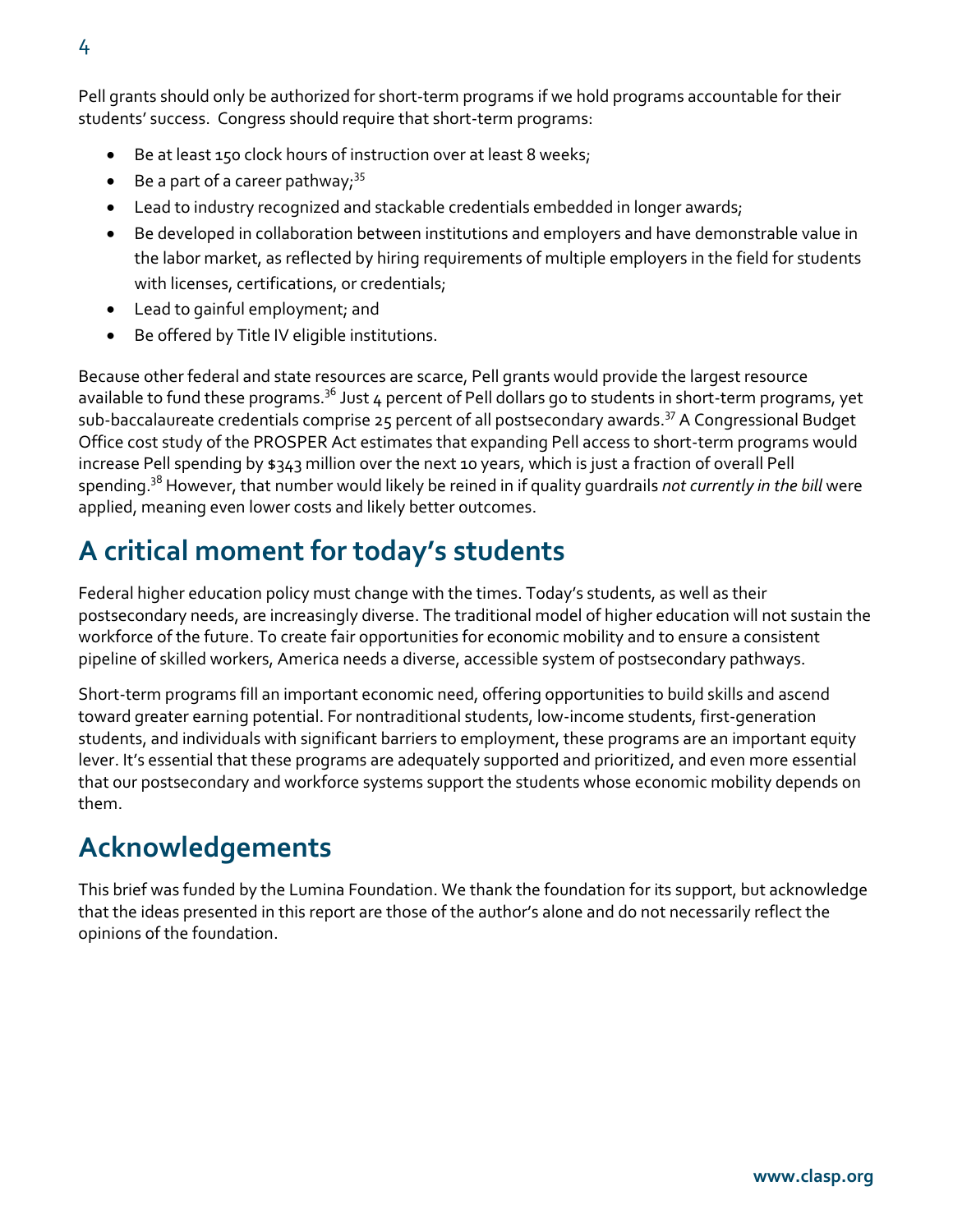## **Endnotes**

1 Anthony P. Carnevale, Tamara Jayasundera, and Artem Gulish, *America's Divided Recovery: College Haves and Have-Nots*, Georgetown University Center on Education and the Workforce, 2016. **[https://cew.georgetown.edu/wp](https://cew.georgetown.edu/wp-content/uploads/Americas-Divided-Recovery-web.pdf)[content/uploads/Americas-Divided-Recovery-web.pdf.](https://cew.georgetown.edu/wp-content/uploads/Americas-Divided-Recovery-web.pdf)**

<sup>2</sup> "Middle Skills Fact Sheet," National Skills Coalition, 2017.

**[https://www.nationalskillscoalition.org/resources/publications/2017-middle-skills-fact-sheets/file/United-States-](https://www.nationalskillscoalition.org/resources/publications/2017-middle-skills-fact-sheets/file/United-States-MiddleSkills.pdf)[MiddleSkills.pdf.](https://www.nationalskillscoalition.org/resources/publications/2017-middle-skills-fact-sheets/file/United-States-MiddleSkills.pdf)**

<sup>3</sup> "College Students Aren't Who You Think They Are," Center for Law and Social Policy, June 2017.

**[http://www.clasp.org/resources-and-publications/publication-](http://www.clasp.org/resources-and-publications/publication-1/2017June_CollegeStudentsArentWhoYouThinkTheyAre.pdf)**

**[1/2017June\\_CollegeStudentsArentWhoYouThinkTheyAre.pdf.](http://www.clasp.org/resources-and-publications/publication-1/2017June_CollegeStudentsArentWhoYouThinkTheyAre.pdf)**

4 Jenna Leventoff, *Programs That Work: Quality Assurance for Short-Term Occupational Programs*," National Skills Coalition, Workforce Data Quality Campaign, January 2017. **[http://www.workforcedqc.org/sites/default/files/images/WDQC-](http://www.workforcedqc.org/sites/default/files/images/WDQC-ProgramsThatWork-web.pdf)[ProgramsThatWork-web.pdf.](http://www.workforcedqc.org/sites/default/files/images/WDQC-ProgramsThatWork-web.pdf)**

5 Lauren Walizer, *No Educational Experience Should Be an Island*, Center for Law and Social Policy, May 2016.

**[https://www.clasp.org/sites/default/files/publications/2017/04/NoEducationalExperienceShouldBeAnIsland.pdf.](https://www.clasp.org/sites/default/files/publications/2017/04/NoEducationalExperienceShouldBeAnIsland.pdf)**

6 *Pell Grants for Short-Term Programs: The Rationale and the Risks*, The Institute for College Access and Success, November 2017. **[https://ticas.org/sites/default/files/pub\\_files/pell\\_grants\\_for\\_short-term\\_programs.pdf.](https://ticas.org/sites/default/files/pub_files/pell_grants_for_short-term_programs.pdf)**

<sup>7</sup> Walizer, *No Educational Experience Should Be an Island*.

<sup>8</sup> Debra D. Bragg, Barbara Endel, Nate Anderson, Lisa Soricone and Erica Acevedo, *What Works for Adult Learners*, Jobs for the Future, December 2017. [https://www.allies4innovation.org/wp-content/uploads/2017/12/AECF-Findings-](https://www.allies4innovation.org/wp-content/uploads/2017/12/AECF-Findings-Brief_120717FINAL.pdf)**[Brief\\_120717FINAL.pdf.](https://www.allies4innovation.org/wp-content/uploads/2017/12/AECF-Findings-Brief_120717FINAL.pdf)**

9 *Pell Grants for Short-Term Programs: The Rationale and the Risks*.

<sup>10</sup> Jon Marcus, "A College Certificate May Not Be a Clear Pathway to a Job,*"* NBC News, October 24, 2017.

**[https://www.nbcnews.com/news/education/college-certificates-may-not-be-clear-pathway-job-n813511.](https://www.nbcnews.com/news/education/college-certificates-may-not-be-clear-pathway-job-n813511)**

<sup>11</sup> *Funding Career Pathways*, Center for Law and Social Policy, February 2016.

**[https://www.clasp.org/sites/default/files/publications/2017/04/Career-Pathways-Funding-Toolkit-2015-8\\_0.pdf.](https://www.clasp.org/sites/default/files/publications/2017/04/Career-Pathways-Funding-Toolkit-2015-8_0.pdf)** <sup>12</sup> Bragg, et al., *What Works for Adult Learners*.

<sup>13</sup> Evelyn Ganzglass, *Scaling "Stackable Credentials,"* Center for Law and Social Policy, March 2014.

**[http://connectingcredentials.org/wp-content/uploads/2015/02/CLASP-Stackable-Credentials-Paper.pdf.](http://connectingcredentials.org/wp-content/uploads/2015/02/CLASP-Stackable-Credentials-Paper.pdf)**

<sup>14</sup> Sandra Kiddoo, *Exploring Assiciate Degree Outcomes of Stacked Credential Models at Two-Year Colleges*, The University of Wisconsin-Madison. **[https://search.proquest.com/docview/1901897938?accountid=11091.](https://search.proquest.com/docview/1901897938?accountid=11091)**

<sup>15</sup> Ganzglass, *Scaling "Stackable Credentials."*

 $16$  Ibid.

<sup>17</sup> Walizer, *No Educational Experience Should Be an Island*.

<sup>18</sup> Anthony P. Carnevale, Stephen J. Rose, and Andrew R. Hanson, *Certificates: Gateway to Gainful Employment and College Degrees*, Georgetown University Center on Education and the Workforce, June 2012. **[https://cew.georgetown.edu/wp](https://cew.georgetown.edu/wp-content/uploads/2014/11/Certificates.FullReport.061812.pdf)[content/uploads/2014/11/Certificates.FullReport.061812.pdf.](https://cew.georgetown.edu/wp-content/uploads/2014/11/Certificates.FullReport.061812.pdf)**

<sup>19</sup> Leventoff, *Programs That Work: Quality Assurance for Short-Term Occupational Programs*.

<sup>20</sup> In Their Own Words: Working People and the Need for Policies that Provide Economic Security, The Leadership Conference Education Fund, May 2017. **[http://civilrightsdocs.info/pdf/reports/economic-security-2017-web.pdf.](http://civilrightsdocs.info/pdf/reports/economic-security-2017-web.pdf)**

<sup>21</sup> Alison Kadlec and Megan Rose Donovan, "Why Waning Confidence In Higher Education is Worrisome," Public Agenda, March 16, 2017. **[https://www.publicagenda.org/blogs/why-waning-confidence-in-higher-education-is-a-worrying](https://www.publicagenda.org/blogs/why-waning-confidence-in-higher-education-is-a-worrying-reality)[reality.](https://www.publicagenda.org/blogs/why-waning-confidence-in-higher-education-is-a-worrying-reality)**

 $^{22}$  Marcie Foster, Kisha Bird, and Evelyn Ganzglass, "The Workforce Innovation and Opportunity Act Becomes Law; CLASP Looks toward Implementation," Center for Law and Social Policy, July 22, 2014. **[https://www.clasp.org/blog/workforce](https://www.clasp.org/blog/workforce-innovation-and-opportunity-act-becomes-law-clasp-looks-toward-implementation)[innovation-and-opportunity-act-becomes-law-clasp-looks-toward-implementation.](https://www.clasp.org/blog/workforce-innovation-and-opportunity-act-becomes-law-clasp-looks-toward-implementation)**

<sup>23</sup> Tim Harmon, *Shared Accountability in WIOA and Career Pathways*, Center for Law and Social Policy, December 2014. **[https://www.clasp.org/sites/default/files/publications/2017/04/WIOA\\_sharedaccountability.pdf.](https://www.clasp.org/sites/default/files/publications/2017/04/WIOA_sharedaccountability.pdf)**

<sup>24</sup> Anna Cielinski, "Federal Investment in Employment and Job Training Services Has Declined Over the Last 40 Years," Center for Law and Social Policy, December 2017.

**[https://www.clasp.org/sites/default/files/publications/2017/12/12.15.17%20Federal%20Investment%20in%20Employm](https://www.clasp.org/sites/default/files/publications/2017/12/12.15.17%20Federal%20Investment%20in%20Employment%20and%20Job%20Training.pdf) [ent%20and%20Job%20Training.pdf.](https://www.clasp.org/sites/default/files/publications/2017/12/12.15.17%20Federal%20Investment%20in%20Employment%20and%20Job%20Training.pdf)**